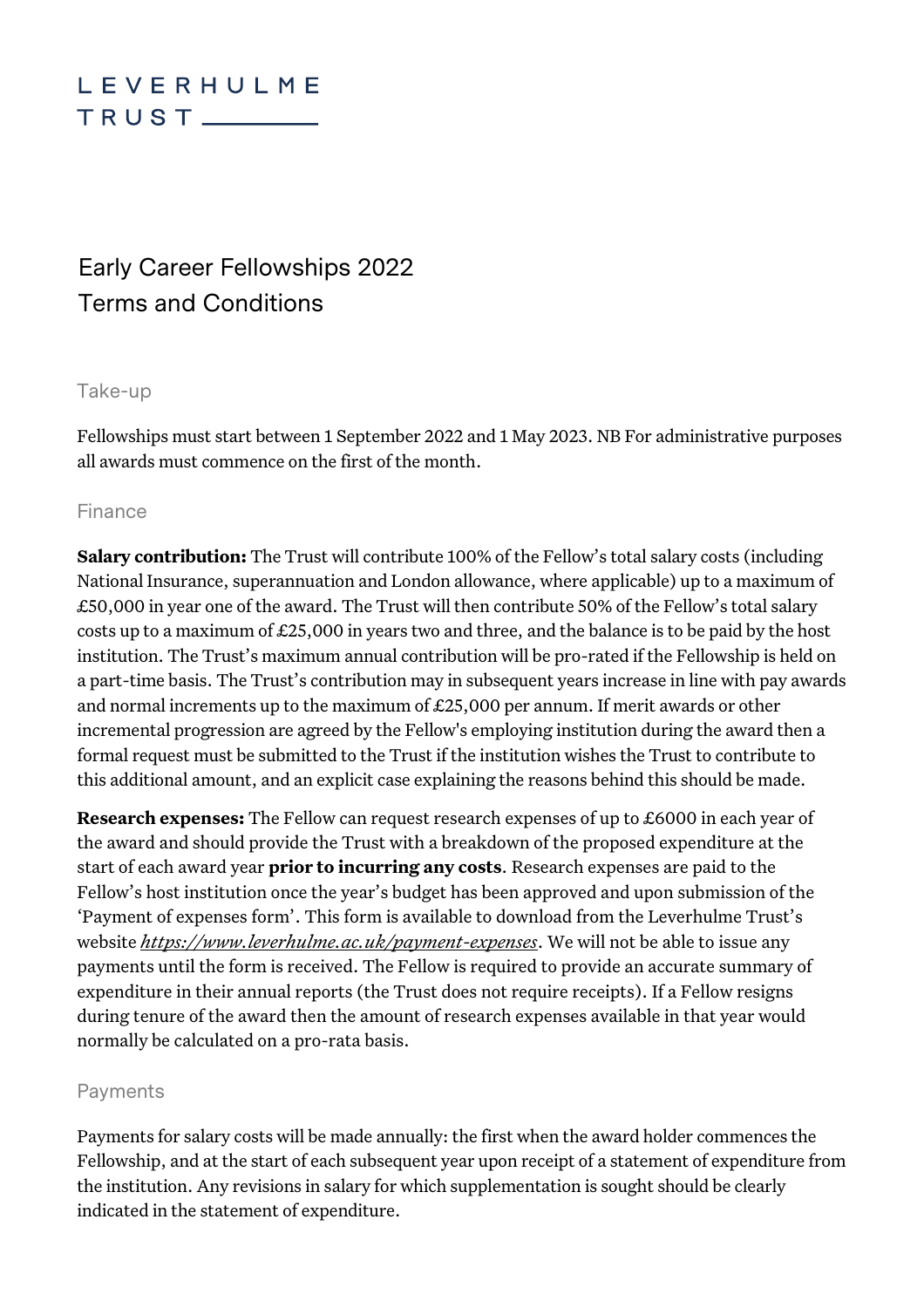## Teaching

Teaching is not compulsory. However, it is understood that the Early Career Fellow may wish to gain some teaching experience during their award period. Please note, as the primary purpose of the scheme is to enable the Fellow to undertake a significant piece of publishable research, **teaching should not normally exceed 3 hours per teaching week in term time**. The Trust expects that the subjects taught would relate to the main thrust of the Fellow's research interests and not simply to the department's needs. A modest amount of examining associated with any teaching undertaken is permissible, but if the Fellow undertakes any administrative tasks these should relate directly to their teaching and/or research. **The total time spent on teaching duties (i.e. preparation, teaching, examining, marking, supervision, administration) should not exceed one day per teaching week in term time**. An award holder's teaching duties should not hinder progress on their research project, and the department should take into account preparation time alongside the number of actual contact hours. The Head of Department should confirm their willingness to comply with the conditions relating to teaching when the institution accepts the award, and they should provide the Trust with details of the teaching the Early Career Fellow will undertake at an early opportunity.

### **Status**

Early Career Fellows will be regarded as employees of the institution where the award is held and therefore subject to that institution's terms and conditions of employment. The Fellow should be identified as a Leverhulme Early Career Fellow in email signatures, websites, blogs and any related publicity.

The Fellow is expected to be **resident in the UK during tenure of the award**. It is not possible to hold another stipendiary position or fellowship at the same time as an Early Career Fellowship. Those holding the Fellowship part-time may not undertake any other employment within a UK higher education institution during the period of the award.

## Changing host institution

Requests to transfer the place of tenure of the Fellowship will normally only be considered where there is clear evidence of career development opportunities. Such requests must be approved by the Chair of the Advisory Committee, and are very unlikely to be approved unless the Fellow has been in post for at least one year at the time of the request. Any such request must be made in writing by the Early Career Fellow. **Requests to transfer an award prior to take up of a post will not be considered.** 

## Reports

The following are required:

- An annual progress report (endorsed by the head of department) including a breakdown of how the research expenses have been spent.
- A statement of expenditure from the institution with a breakdown of salary costs.
- Guidelines for writing these reports will be sent to the award holder at the appropriate time and are also available to download from the 'Information for grant holders' section of the website. Failure to submit an annual report may result in the suspension or cancellation of an award.